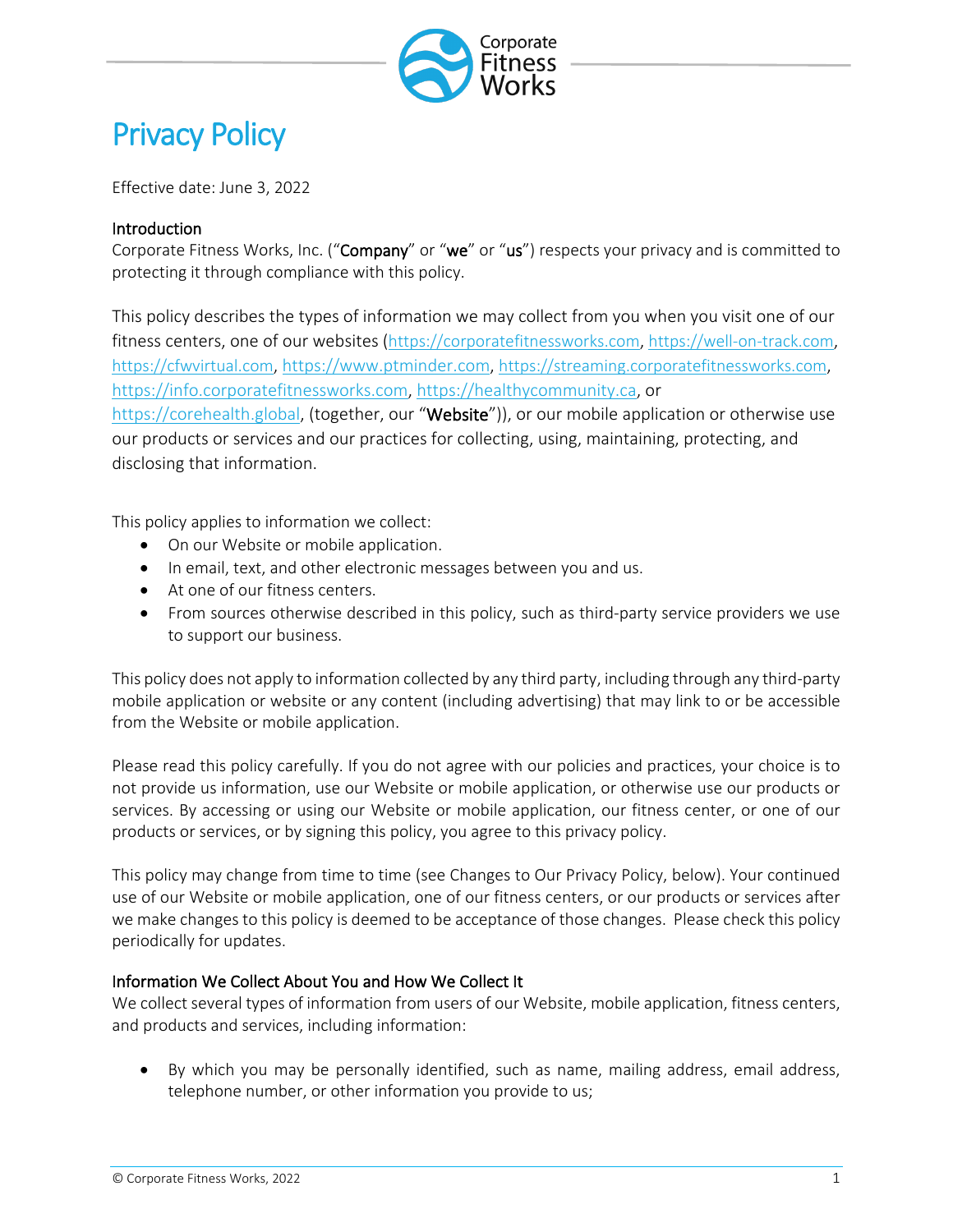

- That is about you but does not necessarily identify you, such as your health or medical information, credit card information, emergency contact information, and the name of your employer or company;
- That shows the dates and times you checked into one of our fitness centers;
- That you may provide in response to one of our surveys, contests, or sweepstakes, which may include personal or demographic information;
- About your internet connection, the equipment you use to access our Website, and usage details; and/or
- Any other information you may provide to us.

We collect this information:

- Directly from you when you provide it to us or when you check into one of our fitness centers.
- Automatically as you navigate through our Website or mobile application. Information collected automatically on our Website may include usage details, IP addresses, and information collected through cookies, web beacons, or other tracking technologies.
- From third parties, including, for example, our business partners and service providers, or your employer or its service provider, in connection with our fitness centers, Website, mobile application, products, or services you may use.

## Automatic Data Collection Technologies

As you visit our Website or mobile application, we may use automatic data collection technologies to collect information about your equipment, browsing actions, and patterns, including:

- Details of your visit, including traffic data, location data, logs, and other communication data and the resources you access and use.
- Information about your computer and internet connection, including your IP address, operating system, and browser type.

We may maintain or associate information we collect automatically with personal information we collect in other ways or receive from third parties. It helps us to improve our Website and mobile application and deliver a better and more personalized service, including by enabling us to:

- Estimate our audience size and usage patterns.
- Store information about your preferences, allowing us to customize our Website and mobile application according to your individual interests.
- Speed up your searches.
- Recognize you when you return to our Website or mobile application.

The technologies we use for this automatic data collection may include:

- Cookies (or browser cookies). A cookie is a small file placed on the hard drive of your computer. You may refuse to accept browser cookies by activating the appropriate setting on your browser. However, if you select this setting, you may be unable to access certain parts of our Website or mobile application. Unless you have adjusted your browser setting to refuse cookies, our system will issue cookies when you direct your browser to our Website or mobile application.
- Flash Cookies. Certain features of our Website or mobile application may use local stored objects (or Flash cookies) to collect and store information about your preferences and navigation to, from, and on our Website and mobile application. Flash cookies are not managed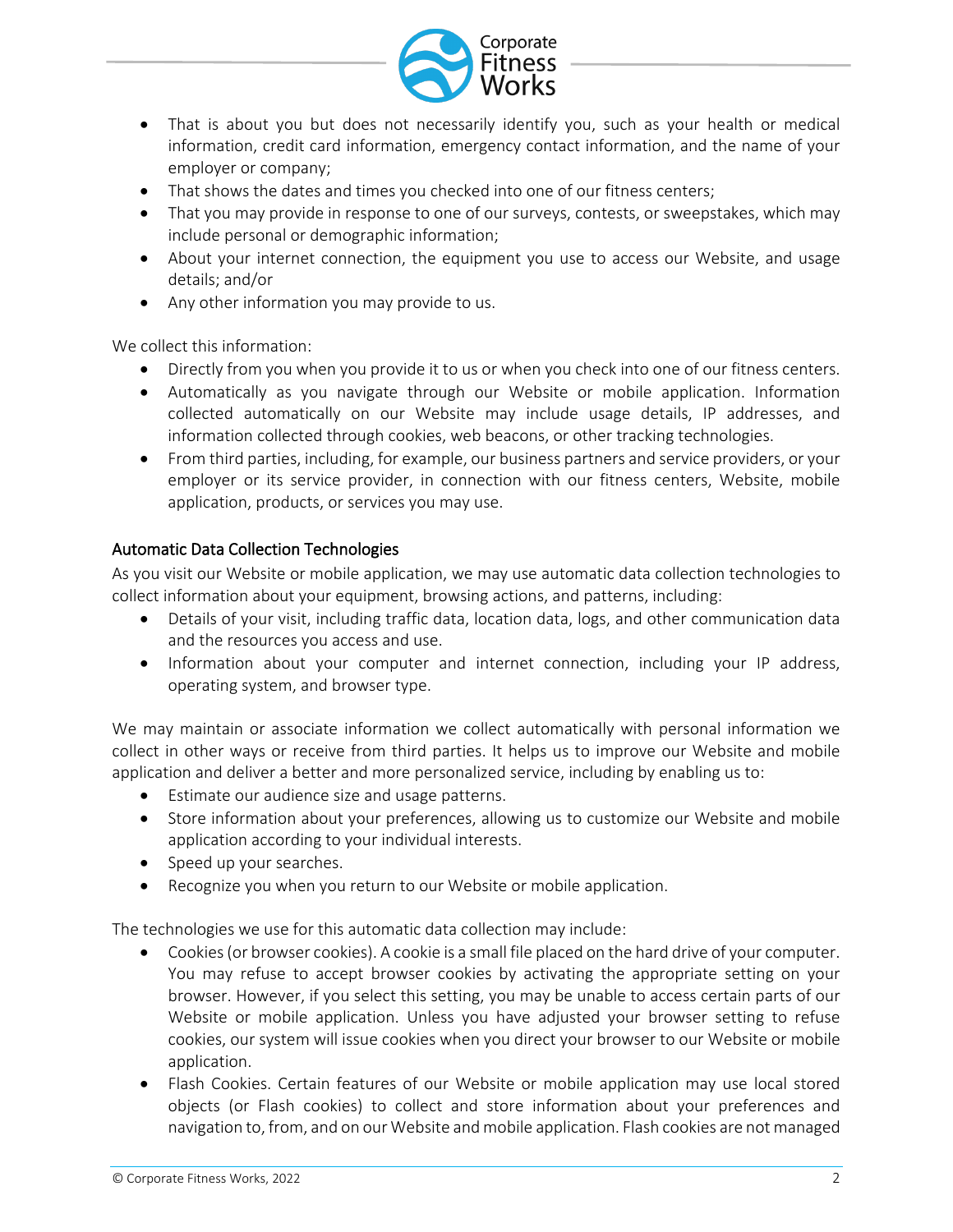

by the same settings used for browser cookies. To learn how you can manage your Flash cookie settings, visit the Flash player settings page on Adobe's website. If you disable or refuse cookies, please note that some parts of our Website or mobile application may be inaccessible or not function properly.

• Web Beacons. Pages of our Website or mobile application and our emails may contain small electronic files known as web beacons (also referred to as clear gifs, pixel tags, and single-pixel gifs) that permit us, for example, to count users who have visited those pages or opened an email and for other related website statistics (for example, recording the popularity of certain website content and verifying system and server integrity).

## Third-Party Privacy Policies and Other Tracking Technologies

In joining one of our fitness centers or otherwise using our products or services, you may be asked to provide your information to one of our third-party service providers, such as, for example, on a mobile application. Also, our Website or mobile application may link to the websites or mobile applications of other companies or organizations not affiliated with or controlled by us, and some content or applications on our Website or mobile application are served by third parties. These third parties may use cookies, alone or in conjunction with web beacons or other tracking technologies, to collect information about you when you use our Website or mobile application or when you navigate to their websites or mobile applications. The information they collect may be associated with your personal information, or they may collect information, including personal information, about your online activities over time and across different websites, applications, and other online services. They may use this information to provide you with interest-based (behavioral) advertising or other targeted content.

We do not control the privacy practices of third parties. For example, we do not control whether or how third parties may use your information or may use tracking technologies with respect to your information. If you have any questions about a third party's privacy practices or about an advertisement or other targeted content or how any third party may collect or use your information, you should contact the responsible third party directly.

#### How We Use Your Information

We use information that we collect about you or that you provide to us, including any personal information:

- To provide you with information, products, or services that you request from us.
- To fulfill any other purpose for which you provide it.
- To provide you with notices about your membership, including expiration and renewal notices.
- To carry out our obligations and enforce our rights arising from any contracts entered into between you or your employer and us, including for billing and collection.
- To present our Website and mobile application and their contents to you.
- To notify you about changes to our Website, mobile application, or any products or services we offer.
- To allow you to participate in interactive features on our Website or mobile application.
- In any other way we may describe when you provide the information.
- For any other purpose with your consent.
- To contact you about our own goods and services that may be of interest to you.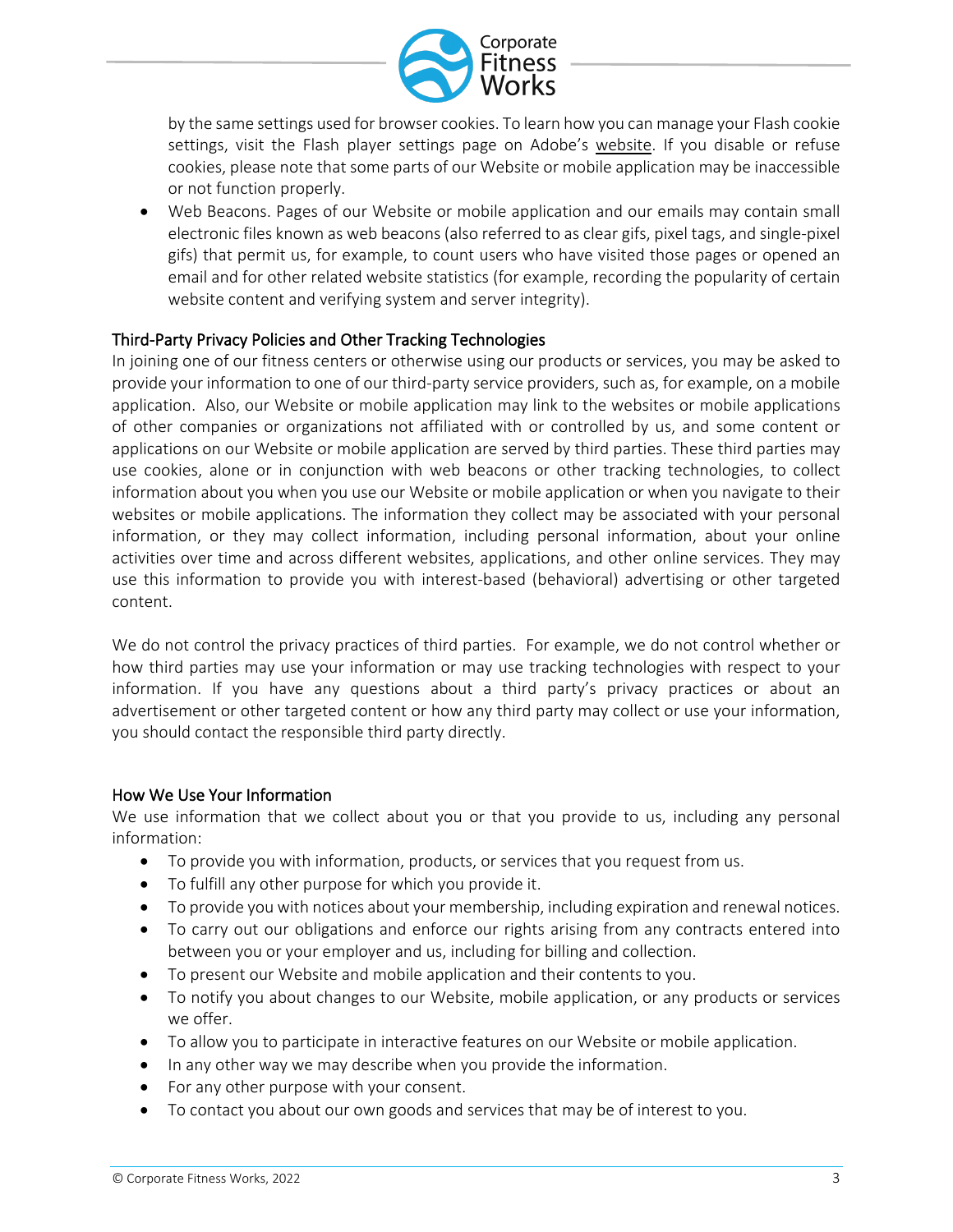

## Disclosure of Your Information

We may disclose aggregated information about our users, and information that does not identify any individual, without restriction.

We may disclose the information that we collect, or that you provide, as described in this privacy policy to any or all of the following:

- Our employees, contractors, service providers, software providers, professional advisers, insurers, agents, and other third parties we use to support our business.
- Any third parties as may be required by your employer to administer any programs and services in which you are enrolled.
- Any party to fulfill the purpose for which you provided the information. For example, if you provide credit card information to pay for our personal training service, we may share such information for credit card clearance, order fulfillment, customer support, or other related reasons.
- Any party to fulfill any other purpose disclosed by us when you provided the information.
- Any party with your consent.
- Any party to comply with any court order, subpoena, civil investigative demand, legal process, law, or regulation, including to respond to any government or regulatory request.
- Any party to enforce or perform any contracts, agreements, or obligations, including, for example, for billing and collection purposes.
- A buyer or other successor in the event of a merger, divestiture, restructuring, reorganization, dissolution, or other sale or transfer of some or all of our assets, whether as a going concern or as part of bankruptcy, liquidation, or similar proceeding.
- Any party if we believe disclosure is necessary or appropriate to protect the rights, property, or safety of the Company, our employees, our customers, or others. This includes exchanging information with other parties for the purpose of fraud protection and credit risk reduction.

#### Reviewing and Requesting Changes to Your Information

If you would like to review and request any changes to your personal information on file with us, you may direct the request to us in writing at the address or email address stated below (see Contact Information, below). We may not accommodate such a request if we believe compliance with the request would violate any law, regulation, contract, or other legal obligation or cause the information to be incorrect. We reserve the right to deny, in our sole discretion and for any reason, any request to review, change, delete, or otherwise access any information in our records.

#### Your California Privacy Rights

California Civil Code Section § 1798.83 may permit California residents to request certain information regarding our disclosures, if any, of personal information to third parties for their direct marketing purposes. If you are a California resident with an established business relationship with us and would like to request information from us about whether we have shared your information to third parties for their direct marketing purposes during the preceding calendar year, you may direct the request to us in writing at the mailing or email address stated below.

California law may require us to inform you how we respond to do-not-track (DNT) signals or other mechanisms that provide consumers the ability to exercise choice regarding the collection of personally identifiable information about an individual consumer's online activities over time and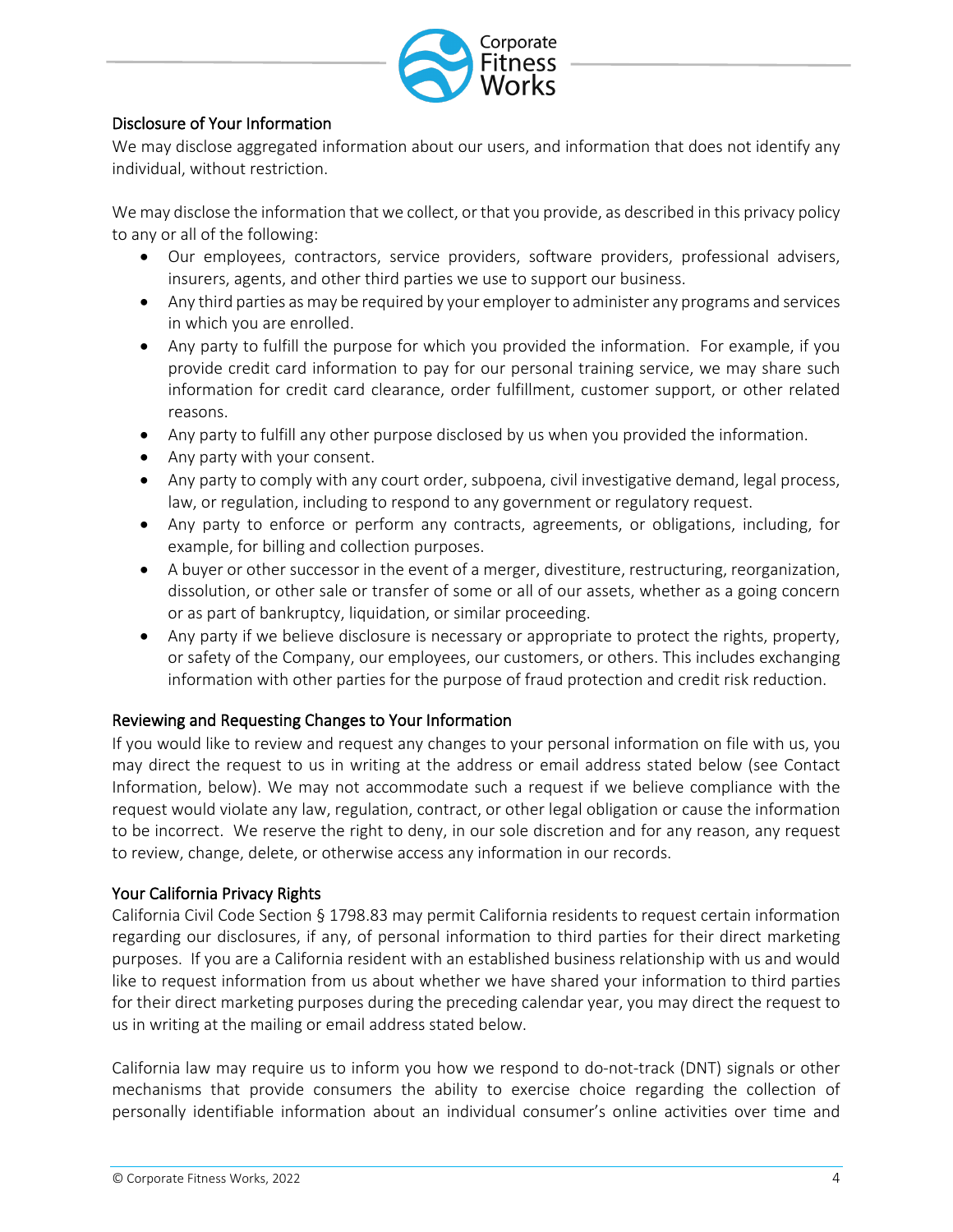

across third-party websites or online services. Because there is no industry or legal standard for recognizing or honoring DNT signals or other such mechanisms, we don't respond to them at this time.

#### Nevada Consumers

Nevada law gives Nevada consumers the right to request that a company that operates a website for commercial purposes not sell their personal information for monetary consideration to another party for the other party to license or sell the information to additional parties. This right may apply even if personal information is not currently being sold. 

We do not sell personal information and do not currently operate in Nevada. However, if you are a Nevada consumer who wishes to exercise a right to request us not to sell your personal information, please direct your request to the email address identified below (see Contact Information, below). We reserve the right to take reasonable measures to verify the authenticity of the request and the identity of the consumer making the request.

#### Children Under the Age of 13

Our Website and mobile application are not intended for children under 13 years of age. No one under age 13 may provide any personal information on our Website or mobile application. We do not knowingly collect personal information from children under 13. If you are under 13, do not use or provide any information on our Website or mobile application or provide any information about yourself to us, including without limitation your name, address, telephone number, or email address. If we learn we have collected or received personal information from a child under 13 without verification of parental consent, we will delete that information. If you believe we might have any information from or about a child under 13, please contact us in writing at the mailing or email address stated below.

#### Data Security

We have implemented administrative, technical, and physical safeguards designed to secure your information, including personal information, from accidental loss and unauthorized access, use, alteration, and disclosure.

Unfortunately, no website, application, software, system, or database is completely secure or "hacker proof." Although we try to protect your information, we cannot guarantee the security of your information. Any transmission of information, including personal information, is at your own risk. You are also responsible for taking reasonable steps to protect your information, including personal information, against unauthorized disclosure or misuse. For example, if you have a password to access an account with us, we encourage you not to share that password with anyone.

#### Changes to Our Privacy Policy

It is our practice to post on our Website and mobile application any changes to our privacy policy. The date the privacy policy was last revised is identified at the top of the page. You are responsible for visiting this privacy policy to check for any changes.